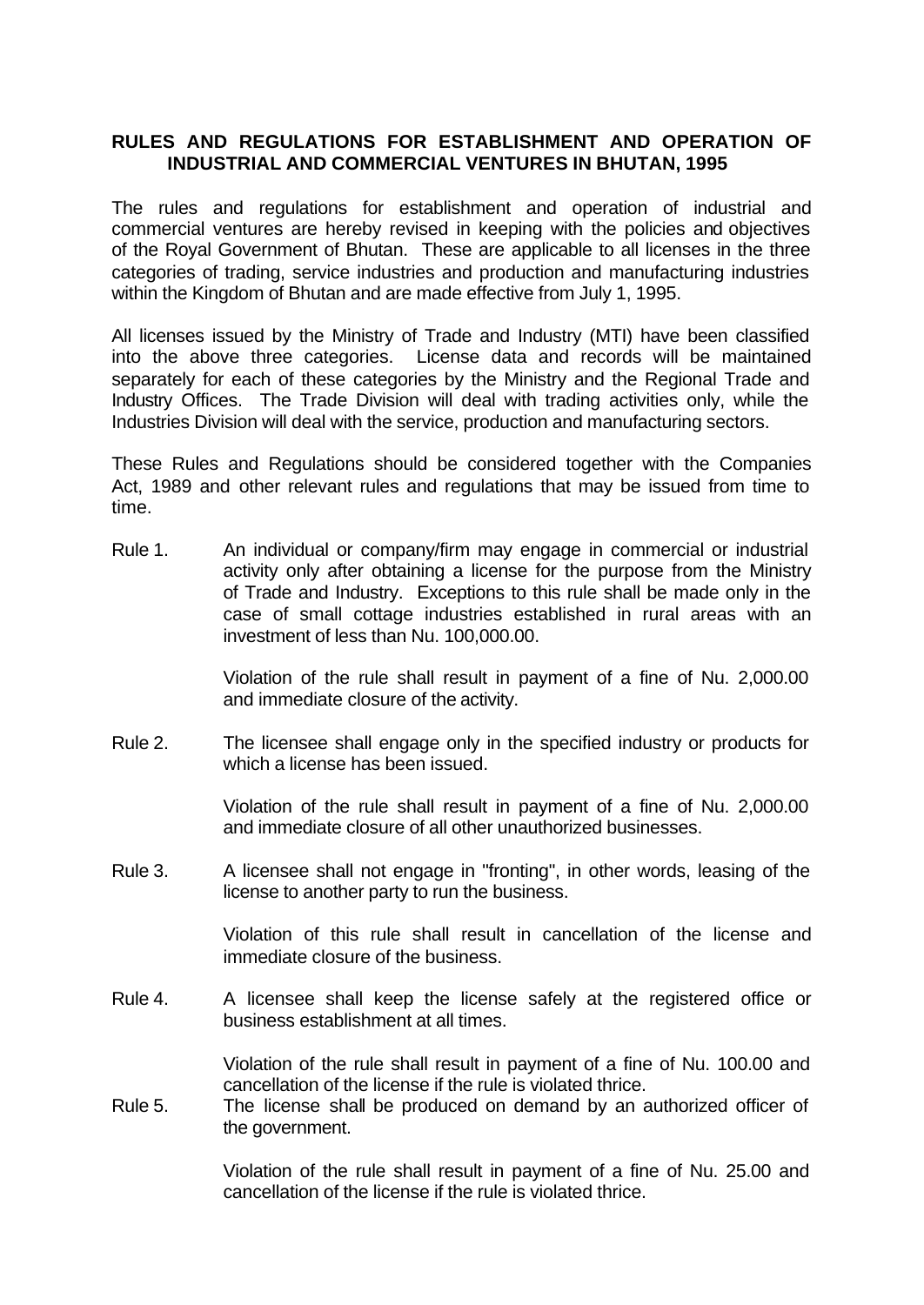If a license is lost or damaged , the licensing authority shall be informed in writing within 30 days from the date of incident. A duplicate copy of the license can only be issued after due verification and on payment of a prescribed fee.

Rule 6. The licensee shall ensure that the license is renewed within the period fixed by the licensing authority after payment of prescribed fees and other charges.

> Violation of the rule shall result in payment of a fine of Nu. 20.00 per day till the date the license is renewed. If the license is not renewed within six months from the last date of renewal, the license shall be cancelled automatically. The defaulter shall not be issued with a fresh license for the same activity unless all previous fines and government dues are fully paid and the MTI grants clearance.

Rule 7. For industries and major businesses where the license holder has a number of related activities for which services are required to be provided and where the licensee contracts out such services to a Bhutanese national, such a contractor must also possess a license.

> Violation of this rule shall result in payment of a fine of Nu. 500.00 each to the licensee and the contractor and an immediate closure of the business.

Rule 8. The licensee shall employ only those non-nationals recommended by the Ministry of Trade and Industry and approved by the government as per its practice and procedure in this regard.

Violation of this rule shall result in cancellation of the license.

Rule 9. A licensee who employs non-nationals shall submit a concrete programme for recruitment and training of Bhutanese nationals for the industry or commercial establishment with a view to enhancing employment of nationals.

> This programme shall be reviewed every year by the Ministry of Trade and Industry.

Rule 10. The licensee shall normally be required to establish the licensed business venture within twelve months.

> Unless the Ministry of Trade and Industry is fully satisfied that the licensee is actively pursuing the proposed venture, the license may be cancelled or a penalty amounting to double the amount of the license fee shall be levied during the time of license renewal.

Rule 11. A licensee shall not deal in activities or commodities banned by the government.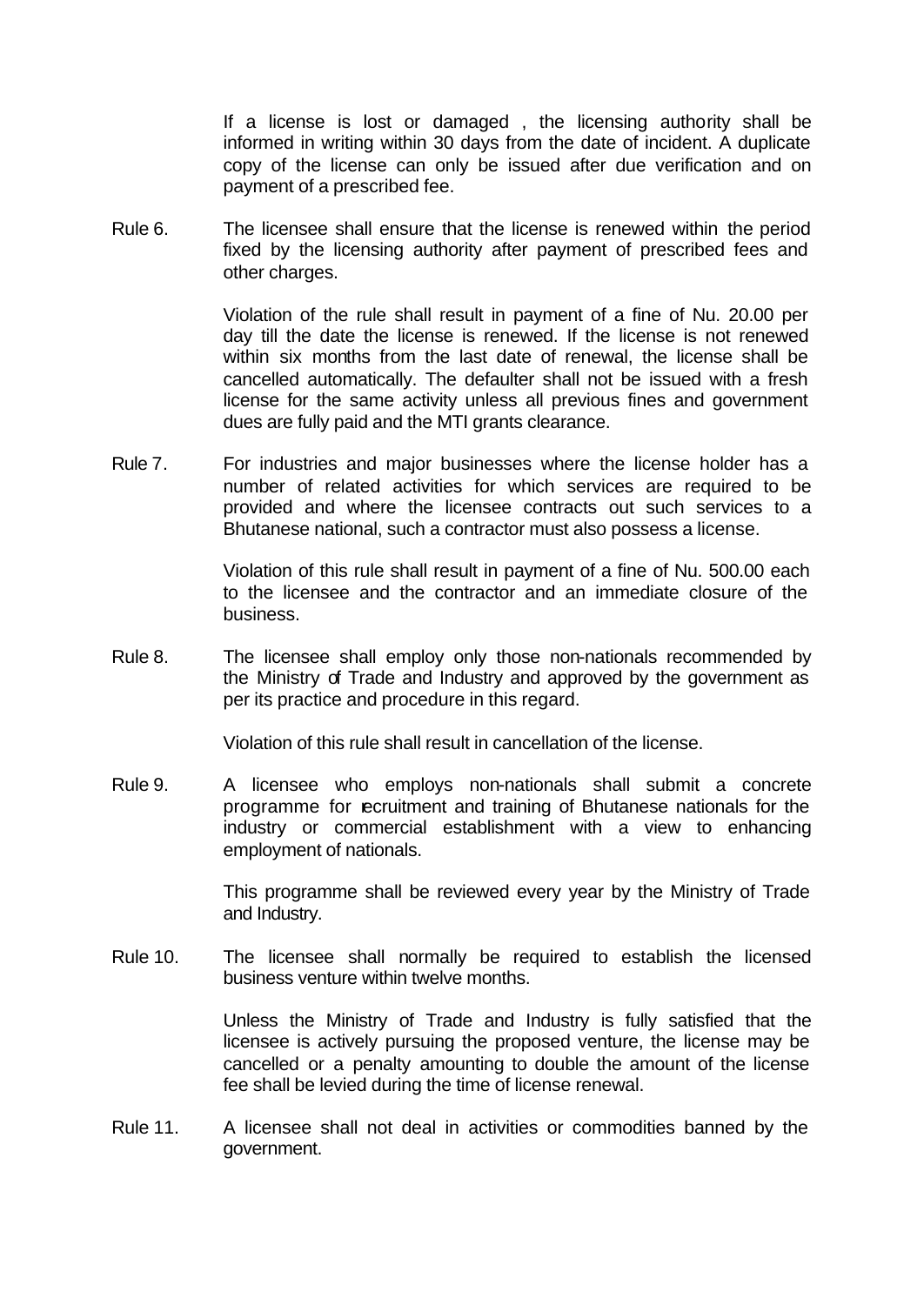Violation of the rule shall result in payment of a fine of Nu. 10,000.00 and immediate cancellation of the license. Thereafter, the MTI may initiate criminal proceedings against the defaulter.

Rule 12. The licensee shall not deal in adulterated, contaminated or "dateexpired" products or medicines.

> Violation of the rule shall result in payment of a fine of Nu. 10,000.00, seizure of the products and cancellation of the license. Thereafter, the MTI may initiate criminal proceedings against the defaulter.

Rule 13. The licensee shall ensure that the expected quality and standard of services are provided to clients and customers. In activities on which standards have been laid down in respect of health and hygiene as well as quality control by the concerned authorities of the government, these standards shall be followed scrupulously.

> Violation of the rule shall result in payment of a fine of Nu. 1,000.00. If this rule is violated for three times, the license shall be cancelled and criminal proceedings may be initiated against the licensee.

Rule 14. A licensee shall not engage in any form of business malpractice including selling of fake products and manipulating standard weights and measures.

> Violation of this rule shall result in payment of a fine of Nu. 2,000.00. If this rule is violated for three times, the license shall be cancelled and criminal proceedings may be initiated against the licensee.

Rule 15. The licensee shall ensure that government rules and regulations relating to environmental protection as well as health and safety measures are strictly adhered to in the operation and conduct of the industrial or commercial venture.

> Violation of this rule shall result in a fine of Nu. 1,000.00 and cancellation of the license if the rule is violated thrice.

Rule 16. The licensee shall always keep the working premises and surroundings neat and clean in the interest of promoting a healthy and good business environment.

> Violation of this rule shall result in a fine of Nu. 200.00. If this rule is violated for three times, the license may be cancelled.

Rule 17. A licensed wholesale or retail dealer in alcohol shall not sell or gift alcoholic beverages to a person below the age of 18 years.

> Violation of this rule shall be dealt in accordance with notification No. KHA (12)-7/89/5070 dated April 26, 1993 issued by the Ministry of Home Affairs which is attached to these Rules and Regulations.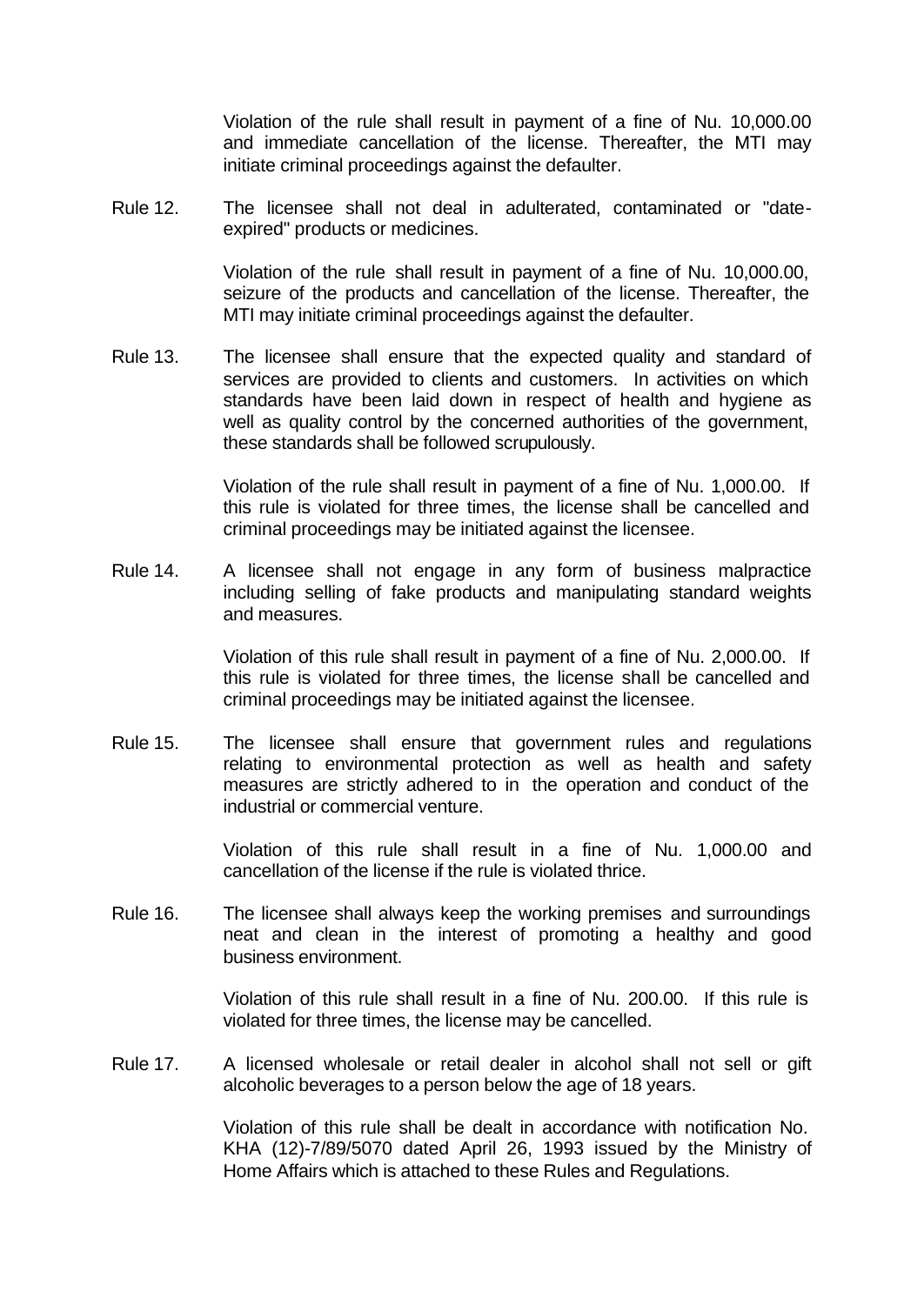Rule 18. A license holder of a video library/cinema hall, bookshop/newspaper agent or any other business establishment shall not deal in pornographic movies, videocassettes and other materials. This includes a ban on import, sale, rental, screening, circulation and distribution of pornographic movies, videocassettes and other materials.

> Violation of this rule shall result in payment of a fine of Nu. 10,000.00, confiscation of the banned goods and cancellation of the license.

Rule 19. A license holder of a video library shall not rent out to persons below the age of 18 years video cassettes that are considered unsuitable for children and that depict excessive and graphic violence. Similarly, cinema halls shall publicize clearly about the suitability of movies being screened for viewing by children.

> Violation of this rule shall result in payment of a fine of Nu. 1,000.00 and cancellation of the license if the rule is violated thrice.

Rule 20. A licensed chemist, pharmacist or a shop dispensing medicines shall not sell any drugs requiring prescription of an authorized medical practitioner without a written prescription from such a person.

> Violation of this rule shall result in a fine of Nu. 2,000.00 and cancellation of the license. Criminal proceedings against the license holder may be initiated by the government authority.

Rule 21. The transfer of ownership of license and the changes in location, activity, item, category and registered names may be effected only with the prior approval of the Ministry of Trade and Industry and on payment of prescribed fees.

> Violation of the rule shall result in payment of a fine of Nu. 1,000.00 and immediate closure of the licensed venture.

Rule 22. A licensee holding trade license(s) for more than one category of items, whether issued in one or more license forms and presently operating only from one shop shall not be permitted to open separate shop(s). This rule applies only to the towns of Thimphu, Phuentsholing, Gelephu, Samdrup Jongkhar, Sarpang and Samtse.

Violation of this rule shall result in cancellation of the license(s).

Rule 23. The licensee shall maintain proper books of accounts as required by the Revenue and Customs Division and other governmental agencies which have given prior information to that effect and produce such books to an authorized officer of the government on demand.

> Violation of the rule shall result in payment of a fine of Nu. 100.00. If the rule is violated thrice, the license shall be cancelled.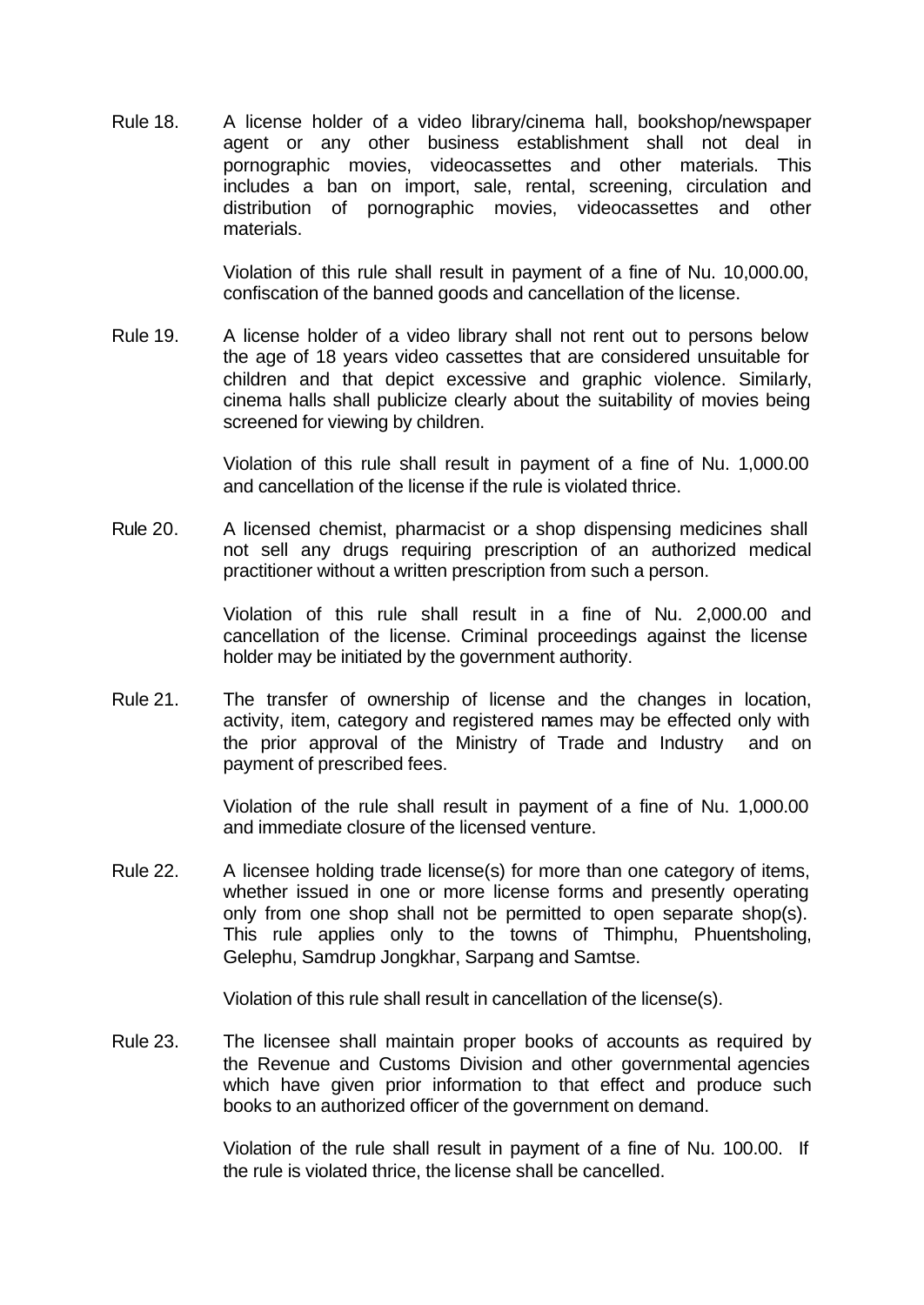Rule 24. The licensee shall display the name of the commercial or industrial venture registered with the Ministry of Trade and Industry in Dzongkha. If any other official language is to be used, it should be written below the Dzongkha on the signboard. The script should be written in easily legible characters.

> Violation of the rule shall result in payment of a fine of Nu. 100.00. If the rule is violated thrice, the license shall be cancelled.

Rule 25. The licensee shall display at all times and in a legible manner the prices of "essential commodities" fixed or recommended by the Ministry of Trade and Industry.

> Violation of this rule shall result in payment of a fine of Nu. 2,000.00. If this rule is violated for three times, the license shall be cancelled.

- Rule 26. A license holder for wholesale agency or dealership of the essential commodities identified by the Ministry of Trade and Industry shall :
	- a) not hoard or re-export imported commodities meant for internal consumption;
	- b) submit all relevant documents to the Ministry of Trade and Industry along with original invoices, change in the terms of dealership, if any, and obtain the necessary approval from the respective Regional Trade and Industries Officer prior to increasing the price whenever the price is increased by the principal companies concerned; and
	- c) be responsible for ensuring adequate and consistent supplies of imported essential items identified by the Ministry of Trade and Industry.

Violation of the above rules shall result in cancellation of the license(s).

Rule 27. A license holder of a commission agency appointed by the government for selling quota items and other essential commodities directly to the consumers shall sell at the prices determined by the government, and shall not sell such commodities through other retailers.

> Violation of this rule shall result in payment of a fine of Nu. 2,000.00 and cancellation of the license if the rule is violated thrice.

Rule 28. A license holder shall not take advantage of any situation which results in short supply of a product or products by increasing prices beyond the level which was approved or normally charged.

> Violation of this rule shall result in payment of a fine of Nu. 2,000.00. If the rule is violated for three times, the license shall be cancelled.

Rule 29. Any foreign partnership or collaboration in industrial and commercial ventures in Bhutan shall require a prior written approval of the Minister for Trade and Industry.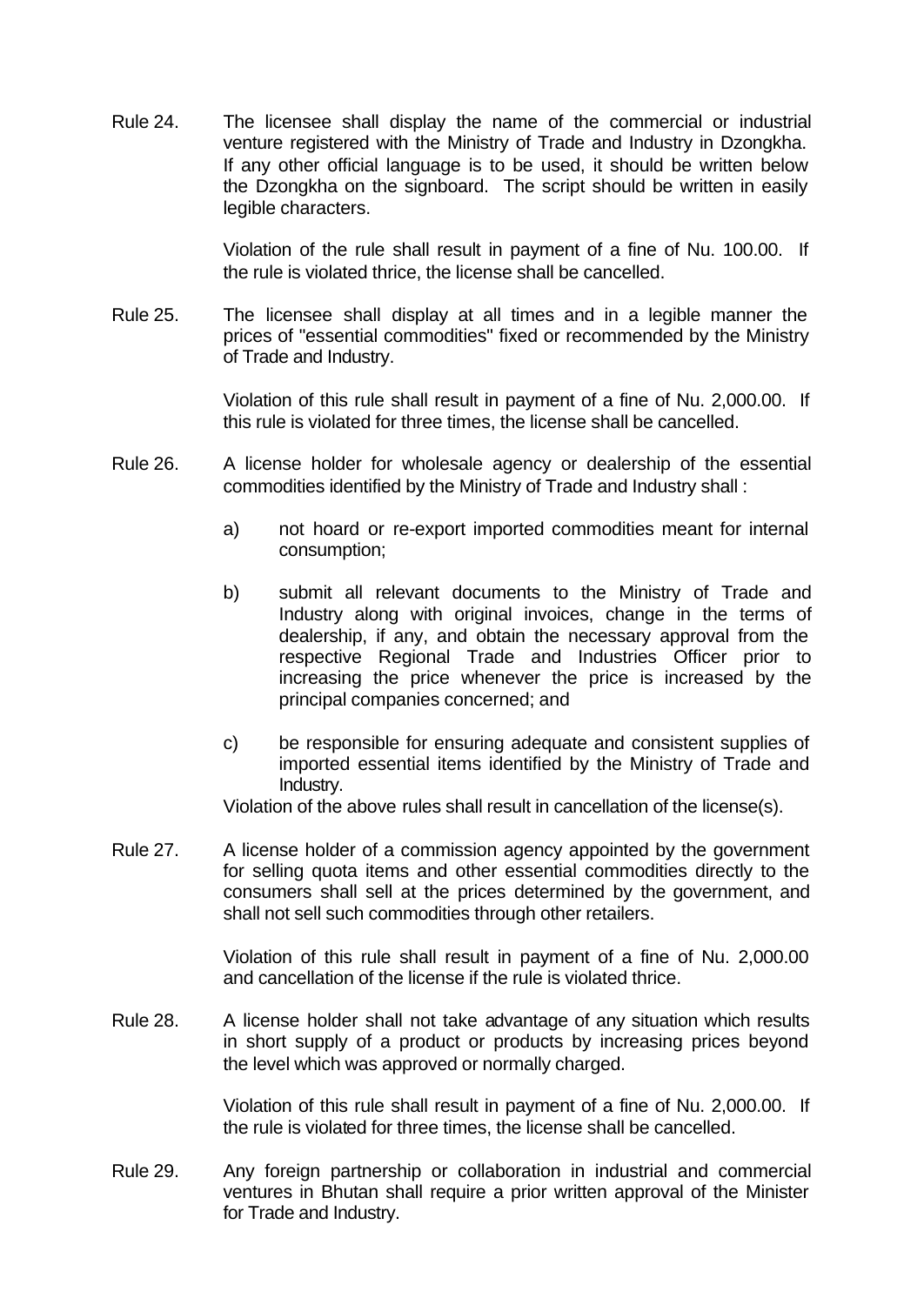Violation of this rule shall result in immediate closure of the industry/business and cancellation of the license.

Rule 30. The licensee shall furnish information about his/her industrial or commercial establishment as required by the Ministry of Trade and Industry from time to time.

> Failure to furnish such information will be viewed seriously by the Ministry and necessary action as deemed appropriate may be taken against the licensee.

Rule 31. The licensee intending to close down the industrial or commercial establishment shall submit a proposal to the licensing authority in writing and surrender the license.

> Violation of this rule may deny the licensee the privilege of obtaining any new licenses in the future.

- Rule 32. A legal heir of the licensee shall not automatically be entitled to ownership of the license in the event of death of the licensee even though he/she shall be entitled to receive the properties of the deceased.
- Rule 33. The licensee shall abide by the following rules and regulations and amendments thereto as issued from time to time :
	- a) The Companies Act, 1989 and amendments thereto.
	- b) Construction Development Board Rules and Regulations, 1992.
	- c) Mining Rules and Regulations/Mining Act.
	- d) Chathrim for Wage Rate, Recruitment Agencies and Workmen's Compensation, 1994.
	- e) Temporary Contract License Rules and Regulations, 1994.
	- f) Bhutan Tourism Rules and Schedule of Tariff for International Tourists, July 1995.
	- g) All other rules and regulations governing trade, commerce and industries in Bhutan as issued by the government from time to time.
- Rule 34. In case of any dispute in the interpretation of these Rules and Regulations, the decision of the Ministry of Trade and Industry shall be final and binding.

#### **BHUTAN PACKAGE COMMODITIES RULES & REGULATIONS 1995 (Issued under Rule 33 (g) above)**

These rules are made to regulate Sales, Storage & Distribution of Package Commodities in the Kingdom of Bhutan.

## **1. SHORT TITLE, EXTENT, APPLICATION & COMMENCEMENT**

1.1 These rules shall be called Bhutan Package Commodities Rules and Regulation, 1995.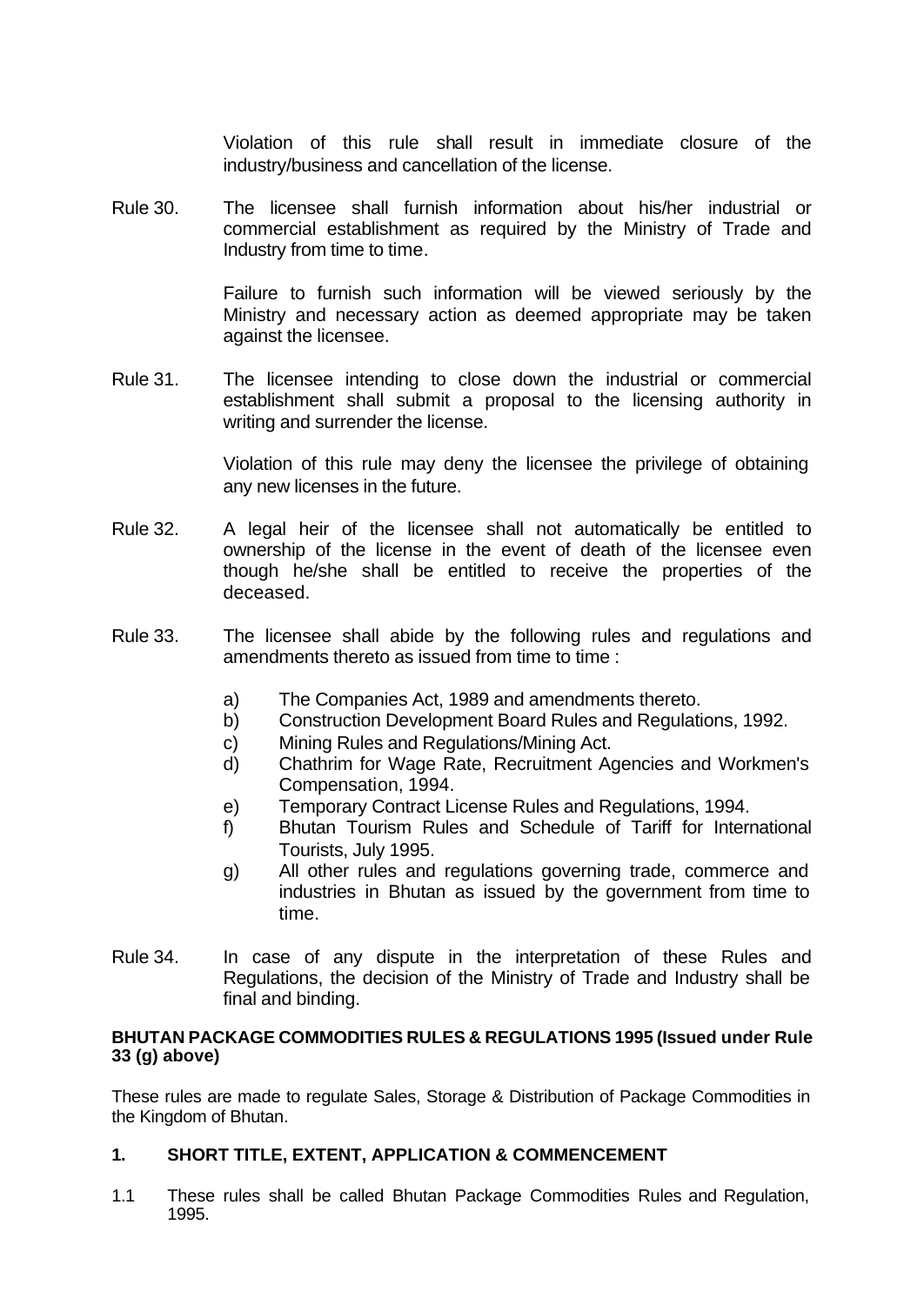- 1.2 They shall extend to the whole of Bhutan and apply to goods produced in India, Bangladesh, Nepal and Bhutan.
- 1.3 They shall apply to Package Commodities which are intended or likely to be sold, distributed or delivered or offered or displayed for sale, whether wholesale or retail.
- 1.4 These rules shall come into force with effect from July 1, 1995.

# **2. DEFINITIONS**

In these rules unless the context otherwise requires :

- (a) **Package Commodity** means a commodity which is packed in a container of whatever nature or wrapped with a printed label so that the product contained therein has a predetermined value or price and such value or price cannot be altered without tampering the package and expression package, wherever it occurs in these rules, shall be construed as a package containing a package commodity.
- (b) **Wholesale Dealer** means a dealer who does not directly sell any Package Commodity to any consumer but distributes or sells such Package Commodity only to retailers or to one or more intermediaries, and includes an importer and a manufacturer or packer of the goods.

EXPLANATION : Nothing herein contained shall be construed as preventing a Wholesale Dealer from functioning as Retail Dealer of any Package Commodity and in which event he shall comply with all the provisions of these rules which a Retail Dealer is required to comply by these rules.

- (c) **Retail Dealer** means a dealer who sells such Package Commodities directly to the consumer and includes a wholesale dealer who makes sale of such Packages directly to the consumer.
- (d) **Retail Sale** in relation to such Package Commodity means the sale or delivery of such commodity by the retail dealer, whether for cash or deferred payment for consumption by an individual or group of individuals or any other consumers.
- (e) **Retail Sale Price** means the maximum price at which the Package Commodity is to be sold to the consumer and means such price where it is mentioned on the Packages with the legend "Maximum Retail Price - inclusive of all Taxes".
- (f) **Director** means Director, Ministry of Trade and Industry, RGOB.

# **3. RULES AND REGULATIONS**

- 3.1 Every package commodity shall bear thereon or on a label secured affixed thereto, the following declaration:
	- i. Name and address of the manufacturer, or, where the manufacturer is not the packer, that of the packer;
	- ii. Generic name of the product;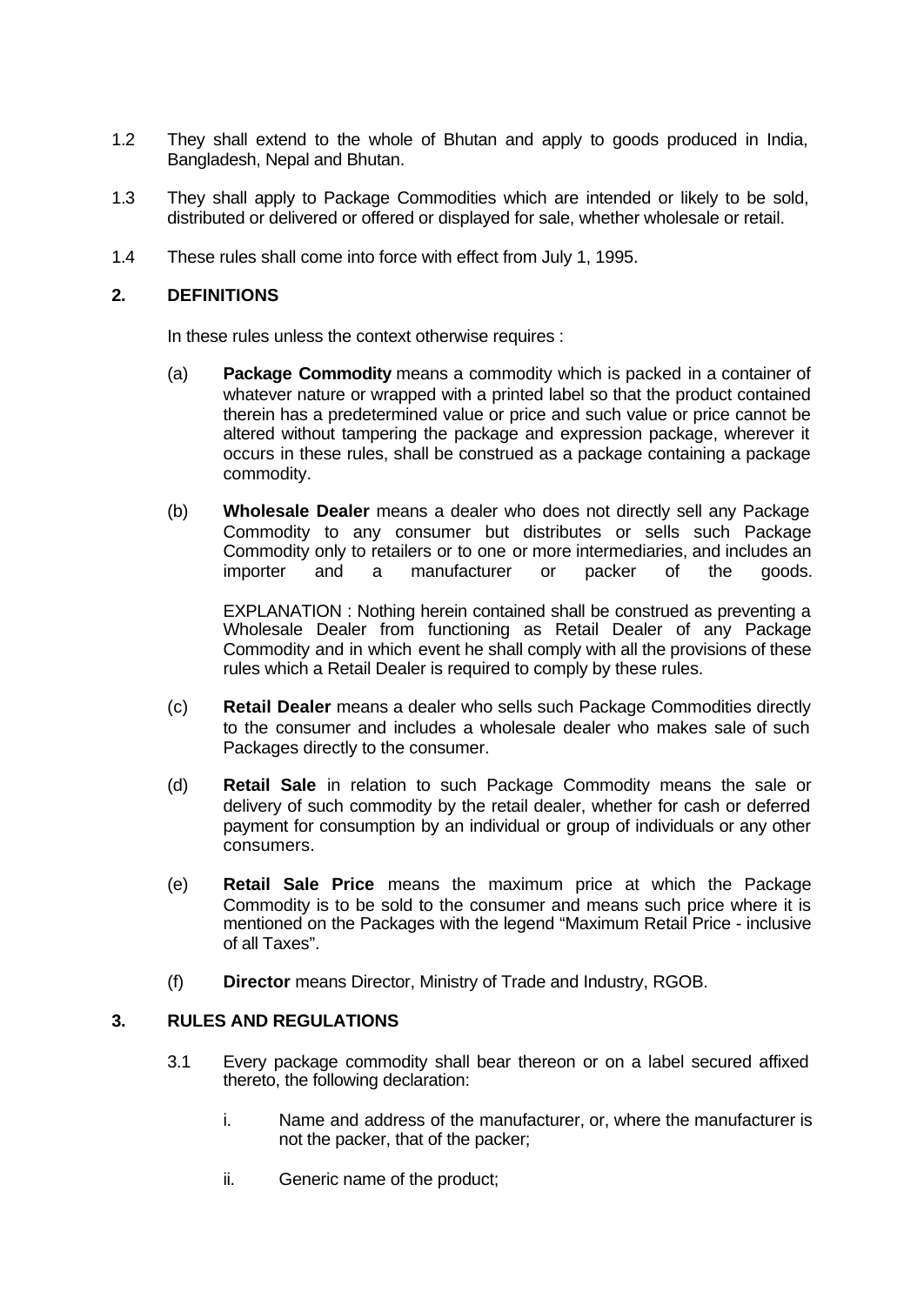- iii. Net quantity contained in the package. This could be done either in terms of weight, measure or numbers; and
- iv. The maximum retail price.

In case of pre-packaged commodities imported into Bhutan from countries other than India, it would be adequate if the package contains the maximum retail price (MRP) as per the country of origin of the goods.

- 3.2 No wholesale Dealer shall:
	- a. Sell, distribute, deliver, display or store for sale any package commodity unless the package complies with the provisions of these rules and more particularly the maximum price marking is indicated on the packages.
	- b. Sell, distribute, deliver any package commodity at a price more than what is indicated by the manufacturer or supplier of such Packaged Commodity.
- 3.3. No Retail Dealer shall sell, deliver any package commodity for cash or deferred payment or other valuable consideration to any customer at a price exceeding the retail sale price. In case of goods imported from countries other than India, the wholesaler will work out the MRP for the sale in Bhutan by taking into account the net purchase price paid by the importers, customs duties and/or local taxes levied in the State and a mark up onwards the cost of sale and distribution and where the wholesale or the importer bears the cost of transportation, actual transport or freight charges, a profit margin indicated by the manufacturer or supplier. Where a manufacturer or supplier does not indicate the maximum mark-up to the importers, the Ministry will have the power and discretion to fix such maximum mark up in relation to the goods imported by the importers or wholesaler.
- 3.4 In the event of any increase or decrease in local taxes, no Wholesale Dealer or Retail Dealer shall sell or distribute any package commodity at any price exceeding the revised price.

Provided that the revised price shall not be higher than the extent of the increase in the local tax or in the case of imposition of fresh tax, higher than the fresh tax so imposed.

Provided further that where the revised prices are lower than the maximum price marked on the package, the Wholesale Dealer or Retail Dealer shall not charge any price in excess of the revised lower price.

3.5 No Wholesale or Retail Dealer shall obliterate, smudge or alter the maximum retail sale price indicated or printed on the package or on the label affixed thereto. Provided, however, that where the label contains the maximum retail price applicable in the country of origin in relation to the package goods imported from countries other than India, the importer shall be entitled to stick on the package the maximum retail sale price applicable for local sales within Bhutan. Such a sticker shall clearly identify the name or suitable identification mark of the importer.

#### **4. PENALTIES**